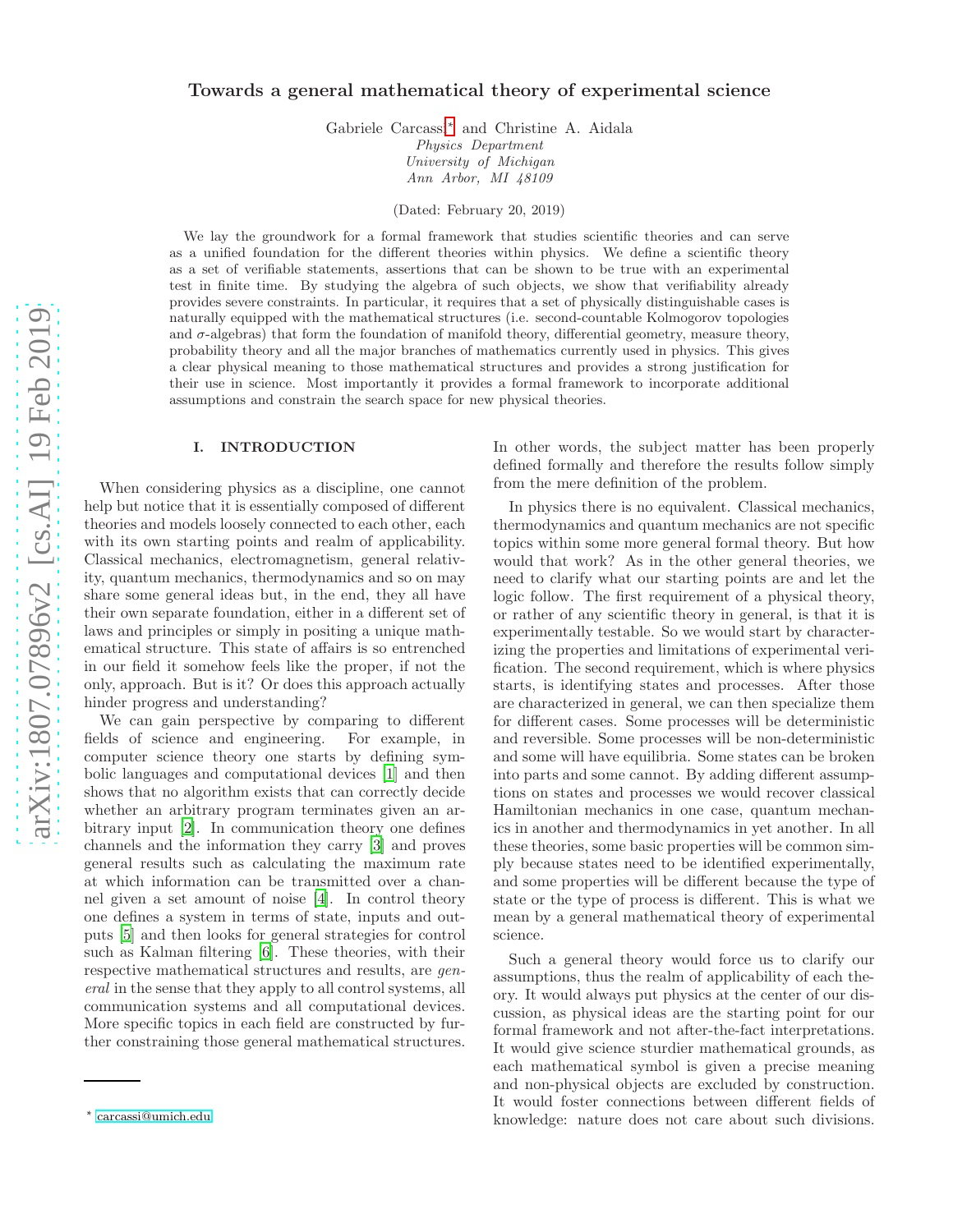

FIG. 1. Overall structure for a general mathematical theory of experimental science. The starting point is experimental verification. States and processes are particular types of experimentally testable objects. Different theories in physics describe particular states under particular processes.

It would provide a framework in which to pose new questions and solve old ones. In other words: it would provide a better foundation for physics and for the rest of the sciences. Developing a general mathematical theory for experimental science could be compared to what happened in mathematics during the first half of the last century, when it was reorganized using logic and set theory as its foundation, which had profound repercussions in the field. Our preliminary work in both physics [\[7](#page-7-6)] and math [\[8](#page-8-0)] convinced us that such a goal is possible and within reach.

The aim of the present work is to lay down the beginning of a general mathematical theory of experimental science, limited to the part concerning experimental verification. We start by defining verifiable statements: assertions whose truth can be verified experimentally in finite time. We study the logic of these statements, which is different from the standard Boolean logic because of finite time termination. We define experimental domains as a collection of verifiable statements that, if given an indefinite amount of time, we can keep testing, forever refining our knowledge. From each experimental domain we construct its possibilities: the different cases we can experimentally distinguish. The main result is that each set of experimentally distinguishable possibilities comes equipped with a natural second-countable Kolmogorov topology, where each open set corresponds to a verifiable statement, and a natural σ-algebra, where each Borel set corresponds to a theoretical statement which gives predictions for verifiable ones. For example, "the mass of the particle is more than  $0.4$  and less than  $0.6$  MeV" is a verifiable statement precisely because  $(0.4, 0.6)$  is an open set, while "the mass of the particle is exactly  $0.5 \; MeV$ " is not verifiable because  $[0.5, 0.5]$  is not an open set. [\[9](#page-8-1)] From that general result we can derive the following conclusion: any set of physically distinguishable cases has at most cardinality of the continuum. That is, the only thing we can do to distinguish a particular case is run the tests for a countable set of statements, the output of which can be imagined as a countable sequence of true and false. This is equivalent to the binary representation of a real number. In a nutshell, experimental verifica-

tion by itself guarantees us the existence of two mathematical structures that are the foundations of most tools used in physics, such as differential geometry (Riemannian and symplectic), measure theory, probability theory and many others.

While this result is remarkable by itself, the most interesting aspect is that it can be used as a cornerstone for a more general theory. Conceptually, in the same way that topological spaces keep track of what can be verified experimentally, manifolds keep track of objects that can be identified by continuous quantities, differentiable manifolds keep track of objects that allow a density to be defined over them and symplectic manifolds (i.e. phase space of classical mechanics) allow the density to be coordinate invariant (i.e. observer independent). By doing all this work formally we will be forced to recognize the assumptions that go into those structures, and understand if and how they fail. For example, we are currently in the process of identifying the necessary and sufficient conditions such that a set of verifiable statements defines a continuous quantity. While, as one would expect, these can only correspond to an idealized case where one pretends a better precision measurement can always be achieved, they also tell us precisely how this idealized case fails which can be relevant to work on Planck scale physics. But whatever other tools we will have in that case, we know we will always have at least a topology and a  $\sigma$ -algebra.

As another example, note that the set of discontinuous functions from  $\mathbb R$  to  $\mathbb R$  has cardinality greater than the continuum and therefore cannot represent a set of physically distinguishable objects. This means that the square integrable space of functions typically used in quantum mechanics is far too big, and, in fact, it contains unphysical elements, such as states with infinite energy. However, the Schwartz space, like the set of continuous functions, has cardinality of the continuum and can be given a second-countable Kolmogorov topology.[\[10\]](#page-8-2) To our understanding, the reason why Hilbert spaces are mathematically useful is because one can take limits and use the vector space norm to converge. However, we may instead be able to use the corresponding  $\sigma$ -algebra to take limits, like one does in probability and measure theory. In other words, we may be able to construct, within this framework, a more mathematically sound and physically motivated foundation for quantum mechanics that includes the objects and only the objects that are physically meaningful.

As a last example, we also believe we can form a connection to computer science. We can characterize the output of a computational device as a set of verifiable statements (e.g. "the third bit of output is  $1$ ") that are a function of the input, which can also be characterized as verifiable statements (e.g. "the second bit of the input is  $\theta$ "). In this context, all possible inputs form the possibilities of our space, as they define all possible outputs of the computation. Now suppose we have a function from the input to a Boolean value. Then we can write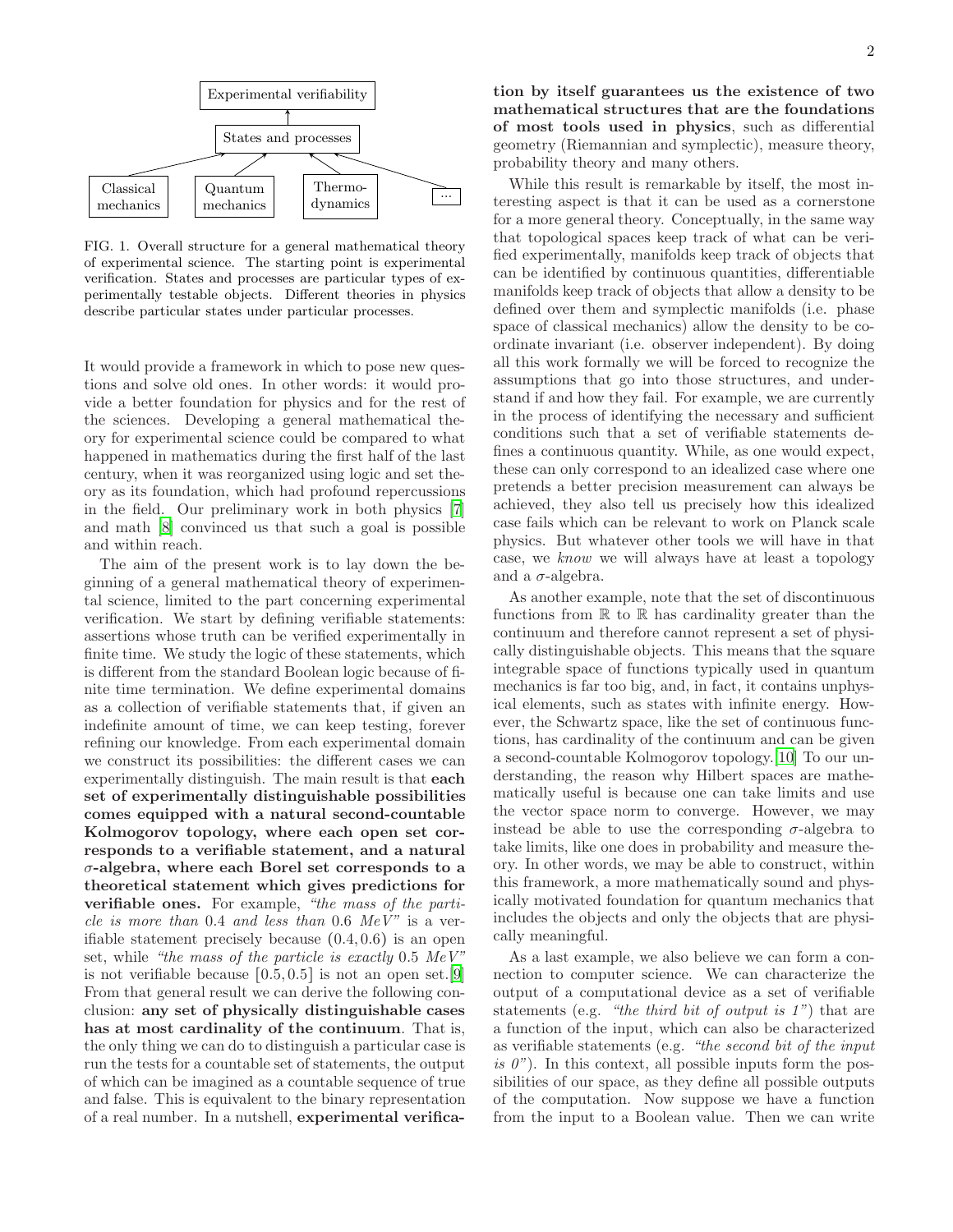the statements "the input is such that the output of the function is true" and "the input is such that the output of the function is false". If both these statements correspond to open sets on the possible inputs then they are verifiable statements and we construct a test (i.e. a program) that will always terminate. That is, we can combine tools from topology and computer science to answer a question of the type: is this scientific problem testable or computable? In a similar way, connections to information theory can also be established: a deterministic and reversible process, in fact, is one for which description of the input is equivalent to the description of the output, which means information entropy is conserved. These links illustrate the potential as a theory of experimental science, and not just physics.

We hope that it is clear by now that a general mathematical theory of experimental science is missing, is possible and would be extremely useful. Whether you work on condensed matter, quantum thermodynamics, complex systems, particle physics, gravitation or grand unified theories, if what you are doing is science you will have, at some point, experimental verification. You will have problems (often the most interesting ones) that arise from questions such as: what is it that I can measure? How do I do it? Under what assumptions do the quantities in my theory map to those measurements? When are they even well defined? What can I compute within my theory? What is testable? Currently, you do not have a general framework to pose those questions. And it turns out you do not need a completely ad-hoc one for your specific field. The mere logic of experimental verification requires a particular structure. And there is a lot more to experimental verification than its logic: the quantity itself has to, at least in a sense, exist over a finite period of time to be measurable, there must exist a process to transfer that information to a measurement device, the system cannot be assumed to be always completely isolated as it would not be physically accessible. If you are working on foundational aspects, chances are you may already be thinking about some of these issues as they relate to your field. But what parts of those problems are specific to your field? How much can be treated generally, so that not only each field has less work to do but also we have a common language across fields? What are the assumptions specific to your field and those that are more general? A general mathematical theory of experimental science would provide you with a formal framework to precisely pose and possibly answer those questions. As the starting points are clarified, the foundations of different fields may be affected, or even partially integrated, and potentially change how they are taught as well.

The irony is that while the project is extremely ambitious, the biggest obstacles are not, at this point, technical. The biggest obstacles are sociological. On one side the nature of this work is extremely interdisciplinary. On the other side math and physics are divided into fields and sub-fields that are increasingly narrow.[\[11\]](#page-8-3) This means that this work does not fit naturally within any community while requiring technical expertise from many. To obviate these problems, borrowing practices from the open source software community, we are developing our main body of work in the open [\[12](#page-8-4)], so that we can address the topic in its entirety, and our colleagues in philosophy, mathematics and physics can all check their respective parts. This article is the product of that process and focuses on current results of greater interest to physicists, omitting more mathematical and philosophical details that can be found in the broader work.

## II. THE PRINCIPLE OF SCIENTIFIC **OBJECTIVITY**

As the starting point of our general theory, we introduce the following guiding principle:

Principle of scientific objectivity. Science is universal, non-contradictory and evidence based.

This means that science concerns itself only to the study of assertions that have a well defined truth value which can be verified experimentally. The issue at hand is to formally capture this informal intuition. We begin with the following common definition.

**Definition II.1.** The **Boolean domain** is the set  $\mathbb{B}$  =  ${F$ ALSE, TRUE} of all possible truth values.

Next we need to define our truth bearer. In mathematical logic, this is typically a well formed formula. This cannot work for us: what we are interested in is the meaning of the assertion and not how it is expressed. For example, "this animal is a dog" and "questo animale  $\dot{e}$ un cane" represent the same fact expressed in different languages. As science is universal, it should not matter the language, units or reference system used to make an assertion.[\[13\]](#page-8-5) While we will still use standard mathematics for the formal system, we introduce a variation of algebraic logic to represent our "informal" assertions. We start by defining our truth bearer as:

Axiom II.2. A statement s is an assertion that is either true or false. Formally, a statement is an element of the set  $S$  of all statements upon which is defined a function truth  $: \mathcal{S} \to \mathbb{B}$  that returns the truth value for each element.

Note how the first part of the definition captures the informal meaning of what we are describing, while the second part captures the part that is formalized. This pattern will be present in most of our definitions and it serves to clarify both what is being formalized and how. Therefore, in science, the statement is an assertion while for the math it is just an element in some set.

While in math the truth value is the focus of the logic system, in science it is generally established experimentally. But our scientific model may constrain certain statements or statement combinations to be ruled out.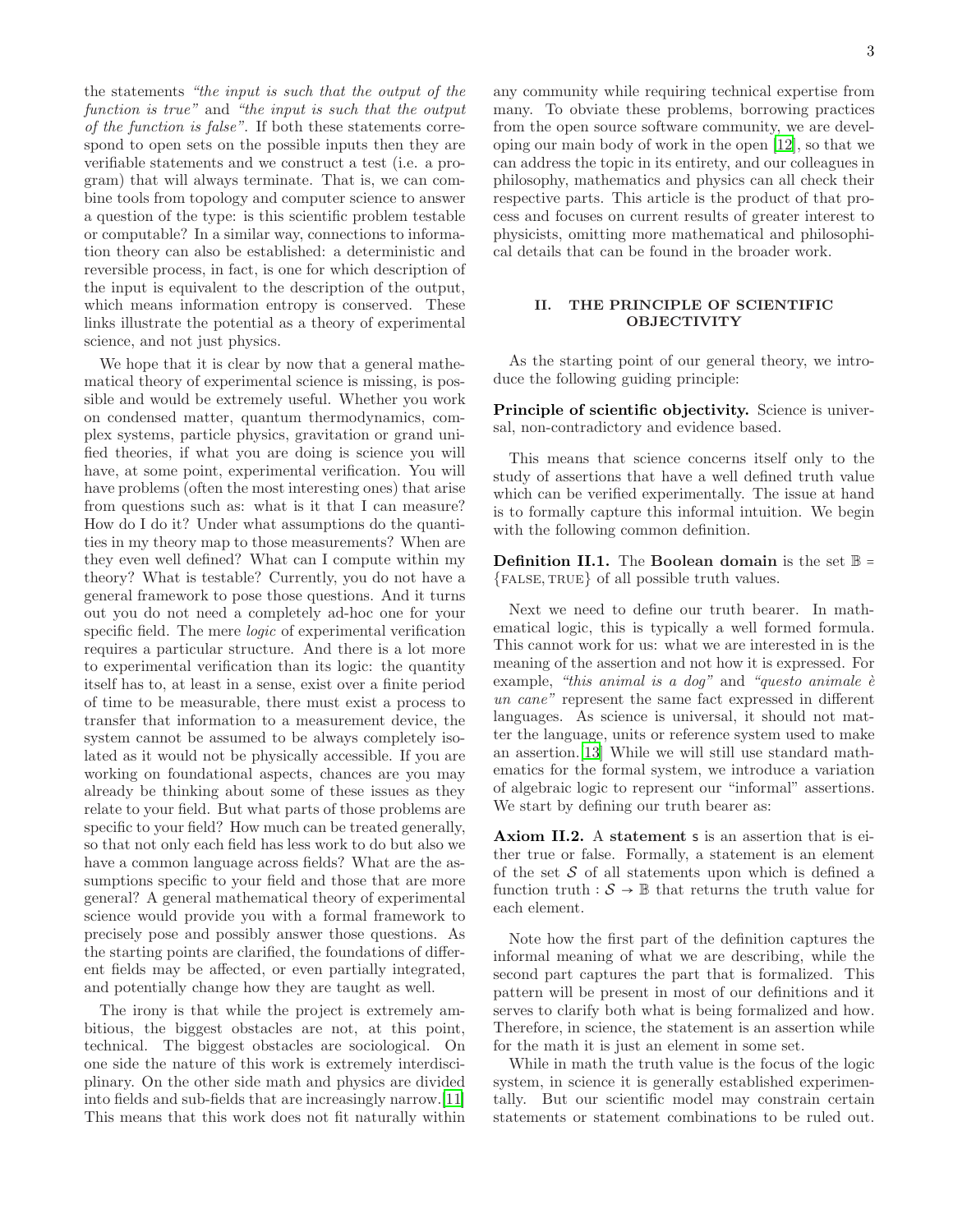For example, the statements "this animal is a dog" and "this animal is a cat" can both be either true or false, but the statement "this animal is a cat and a dog" can never be true. That is, the role of our logic system is not to keep track of what is true and false, but of what cannot possibly be true and cannot possibly be false. We need to keep track of these relationships so that we can never have inconsistencies or paradoxes.

Definition II.3. Given a collection of statements  $\{\mathsf s_i\}_{i=1}^n$ , a consistent truth assignment is a collection of truth values  $\{t_i\}_{i=1}^n$  such that it is logically consistent to simultaneously suppose that  $truth(s_i) = t_i$  for all  $1 \leq i \leq n$ . That is, from those assumptions it cannot be proven that truth( $s_i$ ) ≠  $t_i$  for any  $1 \leq i \leq n$ . This definition generalizes to the case of infinite, possibly uncountable, indexed families.

Note that the truth assignments are just hypotheticals. They are not actual physical entities. There is only one truth value, the one found experimentally. Logical consistency is defined on the truth assignments and not on the truth values. Therefore we need a way to track whether the meaning of each statement allows it to be true or not.

Axiom II.4. The possibilities of a statement s are the possible truth values allowed by the content of the statement. Formally, on  $S$  is also defined a function  $poss: \mathcal{S} \rightarrow \{\{\text{FALSE}, \text{TRUE}\}, \{\text{FALSE}\}, \{\text{TRUE}\}\}$  such that:

- truth(s)  $\epsilon$  poss(s) for all  $s \in S$ . This remains valid in every consistent truth assignment.
- for any collection of statements  $\{s_i\}_{i=1}^n$ , for any  $1 \leq j \leq n$  and for any  $t \in \text{poss}(\mathsf{s}_j)$  there exists a consistent truth assignment  $\{t_i\}_{i=1}^n$  such that  $t_j = t$ . This generalizes to the case of infinite, possibly uncountable, indexed families.

With this axiom, we can distinguish between statements that can never be true and those that just happen to be true.

**Definition II.5.** A tautology  $⊺$  is a statement that must be true simply because of its content. That is,  $poss(†) = {TRUE}.$ 

**Definition II.6.** A contradiction  $\perp$  is a statement that must be false simply because of its content. That is,  $poss(\bot) = {FALES}.$ 

We also need to express relationships between the truth of different statements. For example, if we assign true to "this animal is a dog" then we cannot assign true to "this animal is not a dog". Therefore we introduce the following:

Axiom II.7. We can always construct a statement whose truth value arbitrarily depends on an arbitrary set of statements. Formally, given an arbitrary truth function  $f_{\mathbb{B}} : \mathbb{B}^n \to \mathbb{B}$  there exists a function  $f : \mathcal{S}^n \to \mathcal{S}$  such that

truth $(f(s_1, ..., s_n)) = f_{\mathbb{B}}(\text{truth}(s_1), ..., \text{truth}(s_n))$ 

We will use the standard symbols  $\neg$ ,  $\wedge$ ,  $\vee$  to indicate the negation (logical NOT), conjunction (logical AND) and disjunction (logical OR). With these three axioms, we can rederive all of the rules of classical logic. First we define our equivalence.

**Definition II.8.** Two statements  $s_1$  and  $s_2$  are equivalent  $s_1 \equiv s_2$  if they must be equally true or false simply because of their content. Formally,  $s_1 \equiv s_2$  if and only if  $(s_1 \wedge s_2) \vee (\neg s_1 \wedge \neg s_2)$  is a tautology.

From this definition, one can prove that two statements are equivalent if and only if they have the same truth in all consistent truth assignments. From that one can prove the following two propositions.

Proposition II.9. Statement equivalence satisfies the following properties:

- reflexivity:  $s \equiv s$
- symmetry: if  $s_1 \equiv s_2$  then  $s_2 \equiv s_1$
- transitivity: if  $s_1 \equiv s_2$  and  $s_2 \equiv s_3$  then  $s_1 \equiv s_3$

and is therefore an equivalence relationship.

**Proposition II.10.** The set of all statements  $S$  satisfies the following properties:

- associativity:  $a \vee (b \vee c) \equiv (a \vee b) \vee c, a \wedge (b \wedge c) \equiv c$  $(a \wedge b) \wedge c$
- commutativity:  $a \vee b \equiv b \vee a$ ,  $a \wedge b \equiv b \wedge a$
- absorption:  $a \vee (a \wedge b) \equiv a, a \wedge (a \vee b) \equiv a$
- *identity:*  $a \vee \bot \equiv a, a \wedge \top \equiv a$
- distributivity:  $a \vee (b \wedge c) \equiv (a \vee b) \wedge (a \vee c)$ ,  $a \wedge (b \vee c) \equiv$  $(a \wedge b) \vee (a \wedge c)$
- complements:  $a \vee \neg a \equiv \top$ ,  $a \wedge \neg a \equiv \bot$
- De Morgan:  $\neg a \vee \neg b \equiv \neg (a \wedge b)$ ,  $\neg a \wedge \neg b \equiv \neg (a \vee b)$

## This, by definition, means  $S$  is a **Boolean algebra**.

One can also prove that the Boolean algebra is complete, and therefore it generalizes to the infinite case.

This system not only allows us to use formal classical logic while keeping the statements informal, but is also equipped to capture causal relationships.[\[14\]](#page-8-6) For example,  $s_1$  = "the thermometer indicator is between 24 C and 25 C" and  $s_2$  = "the temperature is between 24 C and 25 C" are equivalent because both  $s_1 \wedge \neg s_2$  and  $\neg s_1 \wedge s_2$  are contradictions (on the assumption that our thermometer is actually working). We can also define other semantic relationships.

**Definition II.11.** Given two statements  $s_1$  and  $s_2$ , we say that:

•  $s_1$  is narrower than  $s_2$  (noted  $s_1 \leq s_2$ ) if  $s_2$  is true whenever  $s_1$  is true simply because of their content. That is,  $s_1 \wedge \neg s_2 \equiv \bot$ .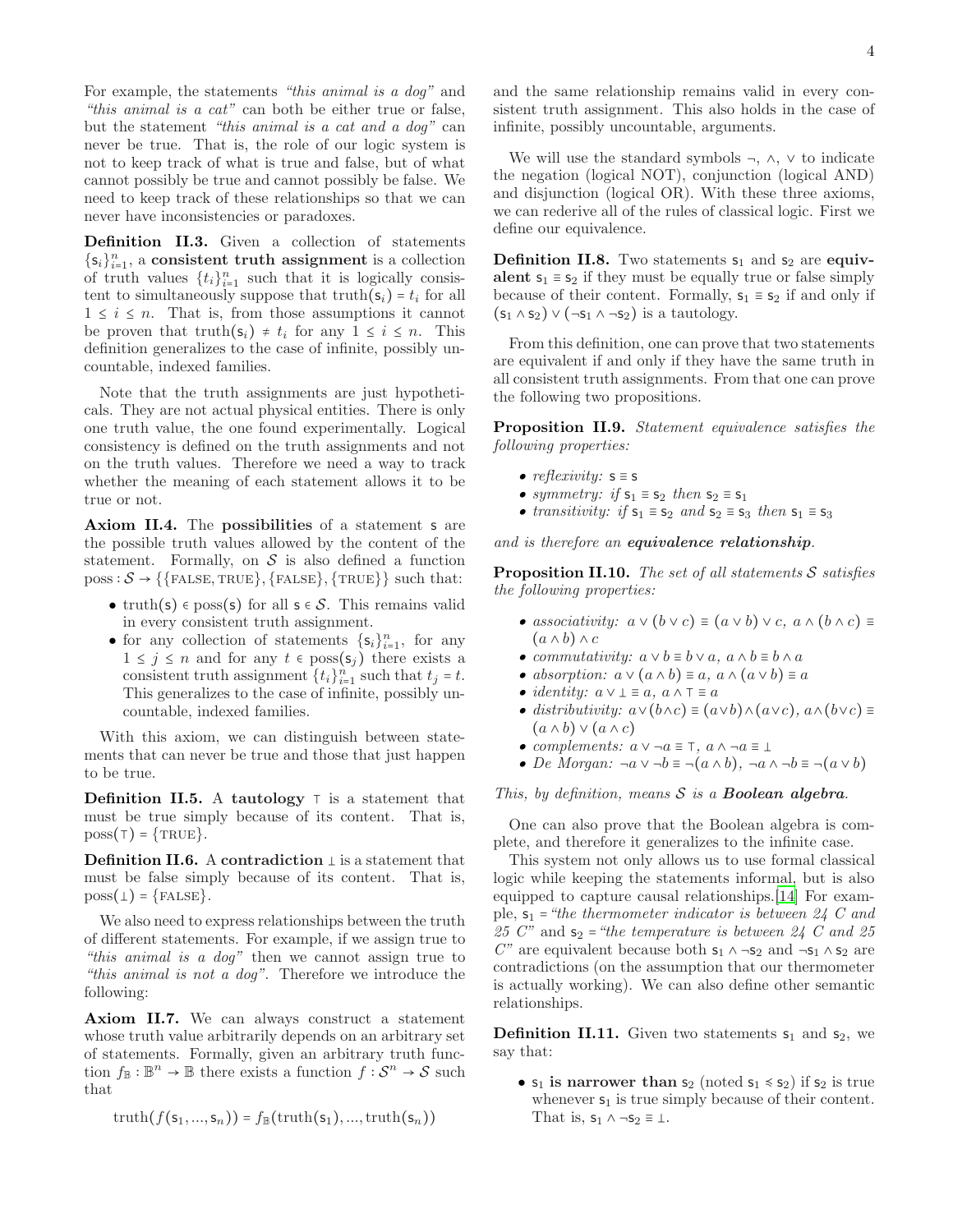- $s_1$  is broader than  $s_2$  (noted  $s_1 \ge s_2$ ) if  $s_2 \le s_1$ .
- $s_1$  is compatible to  $s_2$  (noted  $s_1 \approx s_2$ ) if their content allows them to be true at the same time. That is,  $s_1 \wedge s_2 \neq \bot$ .

The negation of these properties will be noted by  $\sharp$ ,  $\sharp$ ,  $*$  respectively.

Definition II.12. The elements of a set of statements  $S \subseteq S$  are said to be **independent** (noted  $s_1 \perp s_2$  for a set of two) if their content is such that any combination of their possibilities is allowed. That is,  $pos(f(S)) =$  $f(\times \text{poss}(s))$  for any truth function  $f : \mathbb{B}^{|S|} \to \mathbb{B}$ . The  $\mathsf{s}\mathsf{e} S$ 

negation of independence will be noted by  $\pm$ .

For example, given the following statements:

:  $s_1$  = "that animal is a cat" :  $s_2$  = "that animal is a mammal" :  $s_3$  = "that animal is a dog" :  $s_4$  = "that animal is black"

we have the  $s_1 \le s_2$  (i.e. it is more specific),  $s_1 \not\approx s_3$  (i.e. they cannot be true at the same time) and  $s_1 \perp s_4$  (i.e. the truth of one tells us nothing about the truth of the other).

Another interesting result is that statement narrowness imposes a partial order on the set of all statements.

Proposition II.13. Statement narrowness satisfies the following properties:

- reflexivity:  $s \leq s$
- antisymmetry: if  $s_1 \leq s_2$  and  $s_2 \leq s_1$  then  $s_1 \equiv s_2$
- transitivity: if  $s_1 \le s_2$  and  $s_2 \le s_3$  then  $s_1 \le s_3$

### and is therefore a partial order.

As every element in our general theory will be constructed upon statements, these operations are important as they will characterize all those constructions. For example, if we quantify the precision of a set of statements, it will need to be ordered in a way that is compatible with narrowness. If we define statistical independence, it will have to be defined in a way that is compatible with statement independence. In the same way that set theory defines concepts common across all mathematics, the general theory defines basic concepts that are common to all scientific theories.

#### III. VERIFIABLE STATEMENTS AND EXPERIMENTAL DOMAINS

We have the tools for dealing with assertions that are universal and non-contradictory, now we have to develop the tools for those that are evidence based as well.

Axiom III.1. A verifiable statement is a statement that can be shown to be true experimentally. Formally, a statement s is verifiable if it is part of the subset  $s \in S_v \subset S$ of all verifiable statements.

Physically, this means that we have a repeatable procedure that anybody can execute and that always gives the same result. If the statement is true, then this experimental test must terminate successfully. Note that, in general, the test may not terminate if the statement is false. Consider the following:

- 1. find a swan
- 2. if it is black terminate successfully
- 3. go to step 1

This will terminate if a black swan is found, but it will not terminate if no black swans exist (i.e. absence of evidence is not evidence of absence). Because of non-termination, failure to verify is not verification of the negation. That is, the negation of a verifiable statement is not necessarily a verifiable statement.

Given two statements, though, we can verify their conjunction simply by verifying both: if they are both true, both their tests will terminate and verify the conjunction. But we cannot extend this to an infinite number of statements as we would never terminate. We can also verify the disjunction of two statements: once one test terminates we are done. And because we only need one test to terminate, we can generalize to a countable number of verifiable statements by following this procedure:

- 1. initialize n to 1
- 2. for each  $i = 1..n$ 
	- (a) run the test for  $s_i$  for n seconds
	- (b) if it terminates successfully then terminate successfully
- 3. increment  $n$  and go to step 2

This procedure will run all tests for an arbitrary amount of time. Therefore, if one statement is true, it will make the test terminate successfully, even if all other tests would never terminate. In light of this, we can set the following axioms.

Axiom III.2. The conjunction of a finite collection of verifiable statements is a verifiable statement. Formally, let  $\{s_i\}_{i=1}^n \subseteq S_v$  be a finite collection of verifiable statements. Then the conjunction  $\bigwedge_{i=1}^{n} s_i \in S_{\mathsf{v}}$  is a verifiable statement.

Axiom III.3. The disjunction of a countable collection of verifiable statements is a verifiable statement. Formally, let  $\{s_i\}_{i=1}^{\infty} \subseteq S_{\mathsf{v}}$  be a countable collection of verifiable statements. Then the disjunction  $\bigvee_{i=1}^{\infty} s_i \in S_{\mathsf{v}}$  is a verifiable statement.

We could also define decidable statements as those for which falsehood can also be tested experimentally. Table [I](#page-5-0) compares the different algebras.

Now that we can verify statements one by one, we need to define what it means to verify a group of them. In principle, given a set of verifiable statements we can simply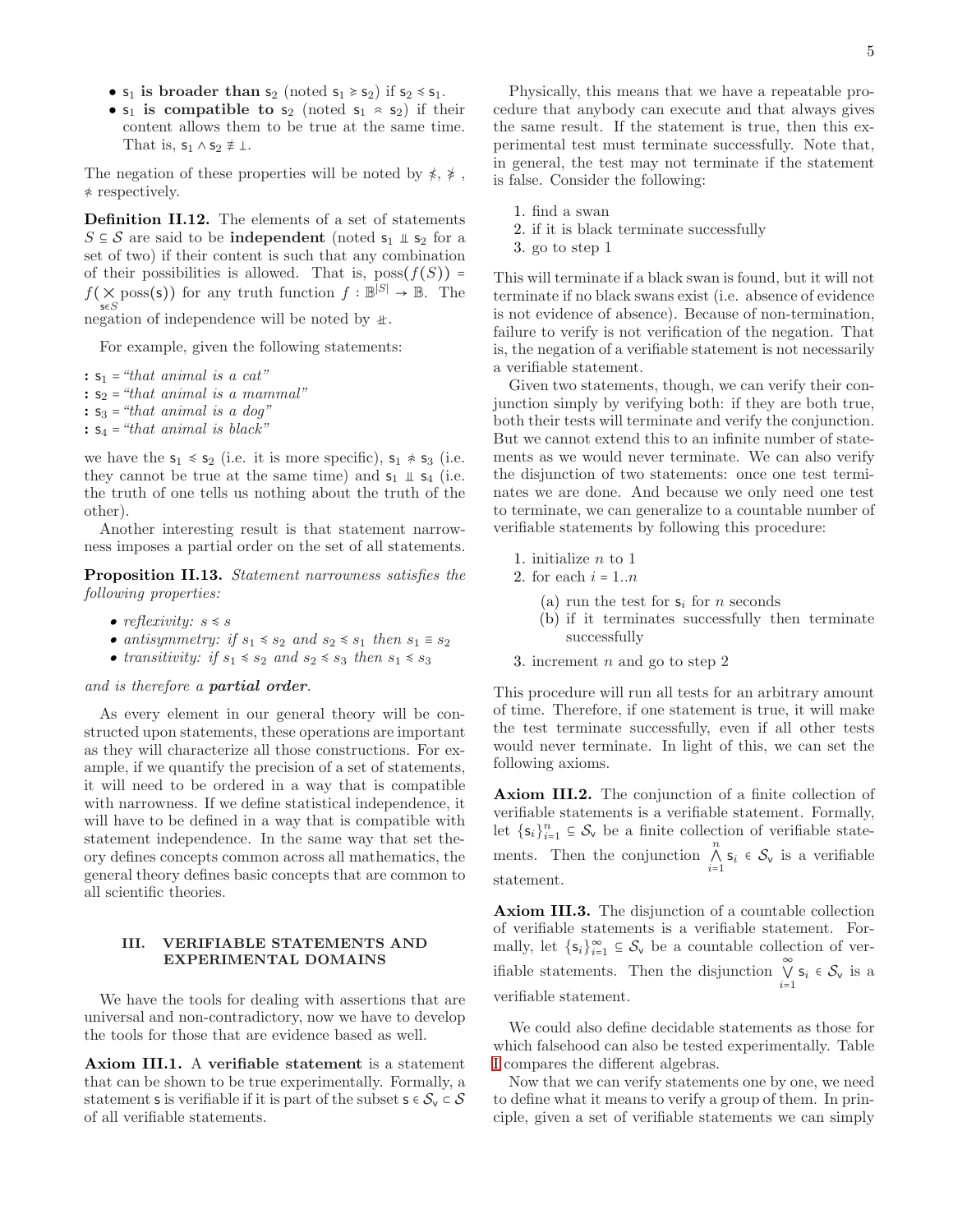| Operator    | Gate       | Statement | Verifiable Statement | Decidable Statement |
|-------------|------------|-----------|----------------------|---------------------|
| Negation    | <b>NOT</b> | allowed   | disallowed           | allowed             |
| Conjunction | AND        | arbitrary | finite               | finite              |
| Disjunction | ОR         | arbitrary | countable            | finite              |

<span id="page-5-0"></span>TABLE I. Comparing algebras of statements.

start testing them one after the other. However, if we are given a set of uncountable statements then, even if we have an indefinitely long time at our disposal, we will not be able to create a procedure that eventually tests all statements. However, we may not need to actually run all tests for all statements. For example, if we found that  $s_1$  is true then there is no need to test any of its disjunctions like  $s_1 \vee s_2$ .

**Definition III.4.** Given a set  $D$  of verifiable statements,  $\mathcal{B} \subseteq \mathcal{D}$  is a **basis** if the truth values of  $\mathcal{B}$  are enough to deduce the truth values of the set. Formally, all elements of  $D$  can be generated from  $B$  using finite conjunction and countable disjunction.

Therefore it is the size of the basis that matters and not the size of the set. If the basis is countable we can keep going and, if any statement is true, it will eventually be verified experimentally.[\[15\]](#page-8-7)

**Definition III.5.** An experimental domain  $D$  represents all the experimental evidence that can be acquired about a scientific subject in an indefinite amount of time. Formally, it is a set of statements, closed under finite conjunction and countable disjunction, that includes precisely the tautology, the contradiction, and a set of verifiable statements that can be generated from a countable basis.

These axioms and definitions formally characterize what we mean by evidence based. A scientific theory will be fully defined by a countable set of verifiable statements, the basis for an experimental domain.

#### IV. THEORETICAL DOMAINS AND POSSIBILITIES

While verifiable statements define what can be scientifically studied, not all interesting scientific statements are directly verifiable. Consider the two statements "there exists extra-terrestrial life" and "there is no extraterrestrial life". We can verify the first if we happen to find signs of life somewhere, but experimentally verifying the second is practically impossible. Yet, the second is still meaningful as a prediction: it predicts that the test for the first will never terminate. That is, while negations are not verifiable we can still logically talk about them when, for example, constructing truth assignments.

**Definition IV.1.** The theoretical domain  $\overline{\mathcal{D}}$  of an experimental domain  $\mathcal D$  is the set of statements that we

can use to state predictions, which is constructed from D by allowing negation. We call theoretical statement a statement that is part of a theoretical domain. More formally,  $\mathcal D$  is the set of all statements generated from  $\mathcal D$ using negation, finite conjunction and countable disjunction.

Note that the new statements provide no new information. In fact, all statements in the theoretical domain  $D$  can be generated by negation, countable conjunction and countable disjunction from a basis  $\beta$  of  $\mathcal{D}$ . As they provide all possible predictions, we focus on the ones that completely specify the truth value for all theoretical statements. For example, once we know that "this animal is a cat" we know that "this animal has whiskers", that "this animal has no feathers" and so on.

Definition IV.2. A possibility for an experimental domain  $D$  is a statement  $x \in D$  that, when true, determines the truth value for all statements in the theoretical domain. Formally,  $x \neq \bot$  and for each  $s \in \overline{\mathcal{D}}$ , either  $x \leq s$  or  $x \notin S$ . The **possibilities** X for D are the collection of all possibilities.

The possibilities are all the different cases that can be distinguished experimentally given the verifiable statements of the domain. If we increase or otherwise change the set of verifiable statements (e.g. we learn how to test the DNA of animals) then the possibilities will change as well (e.g. the possible animal species are refined). We conclude this section with the following general result.

**Theorem IV.3.** The possibilities  $X$  for an experimental domain D have at most the cardinality of the continuum.

The proof is simply noting that each possibility can be labeled by the truth value of the countable basis of the experimental domain. We cannot have more possibilities than sequences of true/false and the set of all binary sequences has the cardinality of the continuum.

This means that we are never going to be able to experimentally distinguish between elements of greater cardinality. The set of topologically discontinuous functions from R to R, for example, has greater cardinality and therefore it will never be associated with any physically distinguishable concept.[\[16\]](#page-8-8) All the issues with large cardinals are not something science will ever be interested in. It does not matter what system we are describing, what experimental techniques we are using or how clever we are.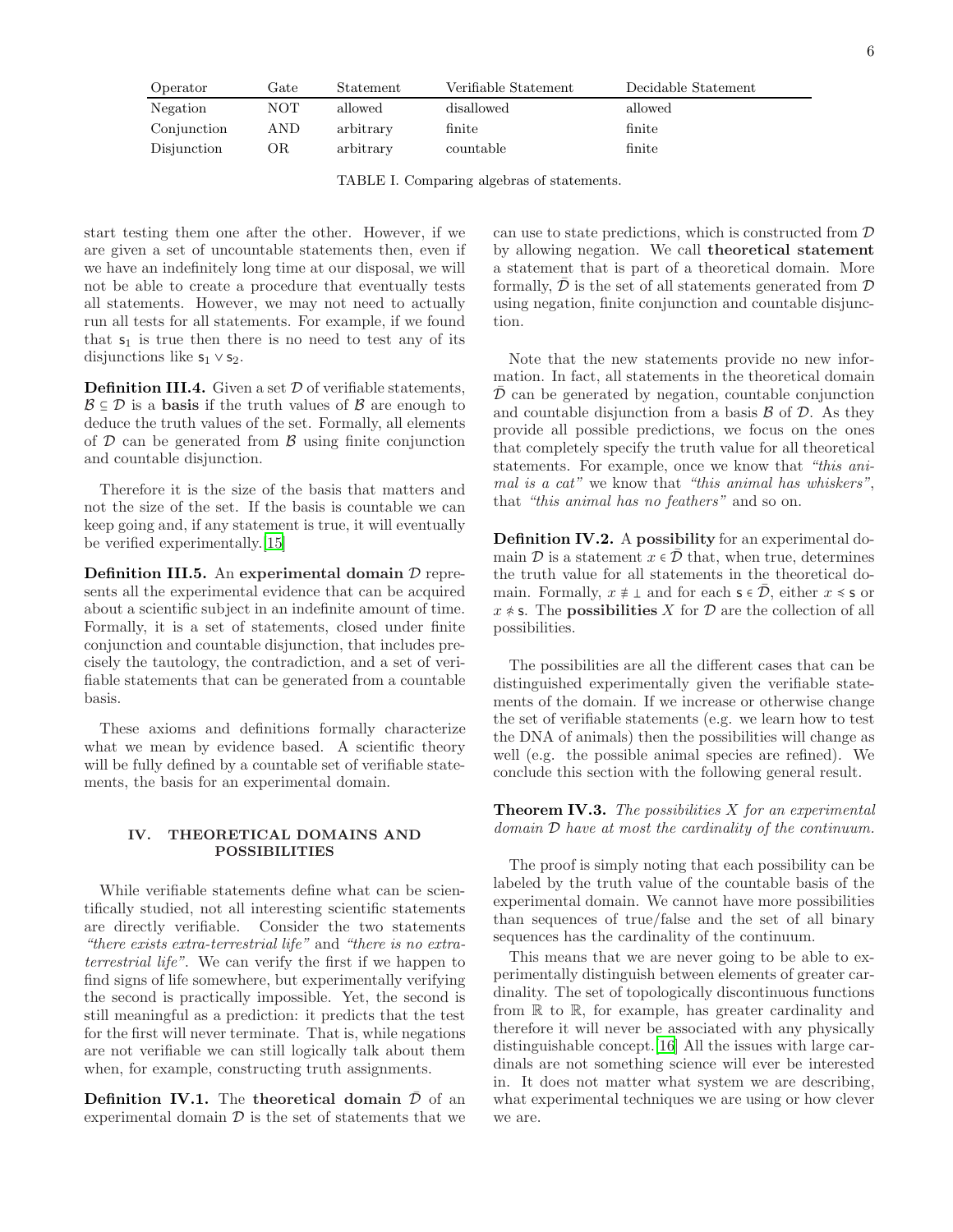## V. TOPOLOGIES AND SIGMA-ALGEBRAS

Now that we have introduced the basic mathematical structures for our general theory, we show their deep connection to other well established mathematical structures. We first note that each verifiable statement can be written as the disjunction of a set of possibilities.

**Definition V.1.** Let  $D$  be an experimental domain and X its possibilities. We define the map  $U: \mathcal{D} \to 2^X$  that for each statement  $s \in \mathcal{D}$  returns the set of possibilities compatible with it. That is,  $U(s) = \{x \in X | x \in s\}$ . We call  $U(\mathsf{s})$  the **verifiable set** of possibilities associated with s.

**Proposition V.2.** A statement  $s \in \mathcal{D}$  is the disjunction of the possibilities in its verifiable set  $U(\mathsf{s})$ . That is,  $\mathsf{s} =$ ⋁ x.  $x \in U(s)$ 

The proof is a trivial application of the disjunctive normal form of Boolean algebra. In fact, each possibility can be written as a minterm of a basis (i.e. a conjunction where each basis element appears only once either negated or not). Any verifiable statement can be expressed in terms of the basis, and it is a result of Boolean algebra that each logical expression can be formulated as a disjunction of minterms (i.e. an OR of ANDs). Intuitively, it is the disjunction of all cases in which the statement is true.

Since every statement is a set of possibilities, we can re-express the statement relationships in terms of set relationships according to Table [II.](#page-7-7)

The closure of an experimental domain under finite conjunction and countable disjunction becomes closure under finite intersection and countable union. Since the basis is countable, countable union is equivalent to arbitrary union. In other words, the set of all verifiable sets is a topology.

**Theorem V.3.** Let  $X$  be the set of possibilities for an experimental domain D. X has a natural topology given by the collection of all verifiable sets  $T_X = U(\mathcal{D})$  that is Kolmogorov and second countable.

The topology is Kolmogorov (i.e.  $T_0$ ) because given two possibilities, by their construction, there must be one element of the basis that is compatible with one but not the other. It is second countable because a basis of the experimental domain corresponds to a sub-basis of the topology. One can also show that the natural topology is Hausdorff if and only if all possibilities are approximately verifiable (i.e. each possibility is the limit of a sequence of verifiable statements). The hope is that we can find physically meaningful definitions for all relevant topological concepts.

In the same way, the theoretical domain corresponds to a  $\sigma$ -algebra on the possibilities.

**Definition V.4.** Let  $\overline{\mathcal{D}}$  be a theoretical domain and X its possibilities. We define the map  $A: \bar{\mathcal{D}} \to 2^X$  that for

each theoretical statement  $s \in \overline{\mathcal{D}}$  returns the set of possibilities compatible with it. That is,  $A(s) = \{x \in X \mid x \approx s\}.$ We call  $A(s)$  the **theoretical set** of possibilities associ-ated with s

**Theorem V.5.** Let X be the set of possibilities for a theoretical domain  $\overline{\mathcal{D}}$ . X has a natural  $\sigma$ -algebra given by the collection of all theoretical sets  $\Sigma_X = A(D)$ .

The proof is again a simple mapping of statement operations to set operations. It can also be shown that the natural  $\sigma$ -algebra of the possibilities is the Borel algebra of their natural topology.

### VI. BRIEF DISCUSSION AND EXAMPLES

The connection we outlined creates a strong bridge between the standard mathematical structures used in physics and their meaning. Every theorem, every proof on those structures can now be given a direct physical meaning as well. And given the foundational nature of topologies and  $\sigma$ -algebras, we can imagine extending this framework to measure theory, differential geometry, symplectic geometry, Riemannian geometry, probability theory and so on.

To give an example of how it works, consider an experimental domain where the basis is composed of statements like "this quantity is more than x but less than  $y$ " where  $x$  and  $y$  are different values that can be arbitrarily close. For example, "the distance between the earth and the moon is more than 384 but less than 385 thousand Km". Each verifiable statement of the basis corresponds to an open interval of the real line, therefore we find a correspondence between arbitrary precision measurements and the standard topology on the reals, as this is the one generated by open intervals. Note, in fact, that this topology is second-countable and at least Kolmogorov.

The possibilities (e.g. "the mass of the photon is precisely zero") are not themselves verifiable since infinite precision measurements of a continuous quantity are not possible. Yet, their negation (i.e. "the mass of the photon is not precisely zero") could be verified in practice. This is expressed mathematically by the fact that singletons are closed sets. The theoretical domain, instead, corresponds to the standard Borel algebra, which includes closed and half-open sets but not all possible sets of integers, many of which cannot be characterized by a well formed formula.

Similarly, one can imagine verifiable statements for relationships (e.g. "when the temperature of the mercury column is between 24 and 25 C, its height is between 24 and 25 mm") and for statistical variables (e.g. "if this coin is tossed enough times, the fraction of heads will be between  $45\%$  and  $55\%$ "). Ultimately the general theory will need to show precisely what mathematical structures map to experimental domains formed by statements of these types and under what assumptions. But the idea is that, once you have specified the verifiable statements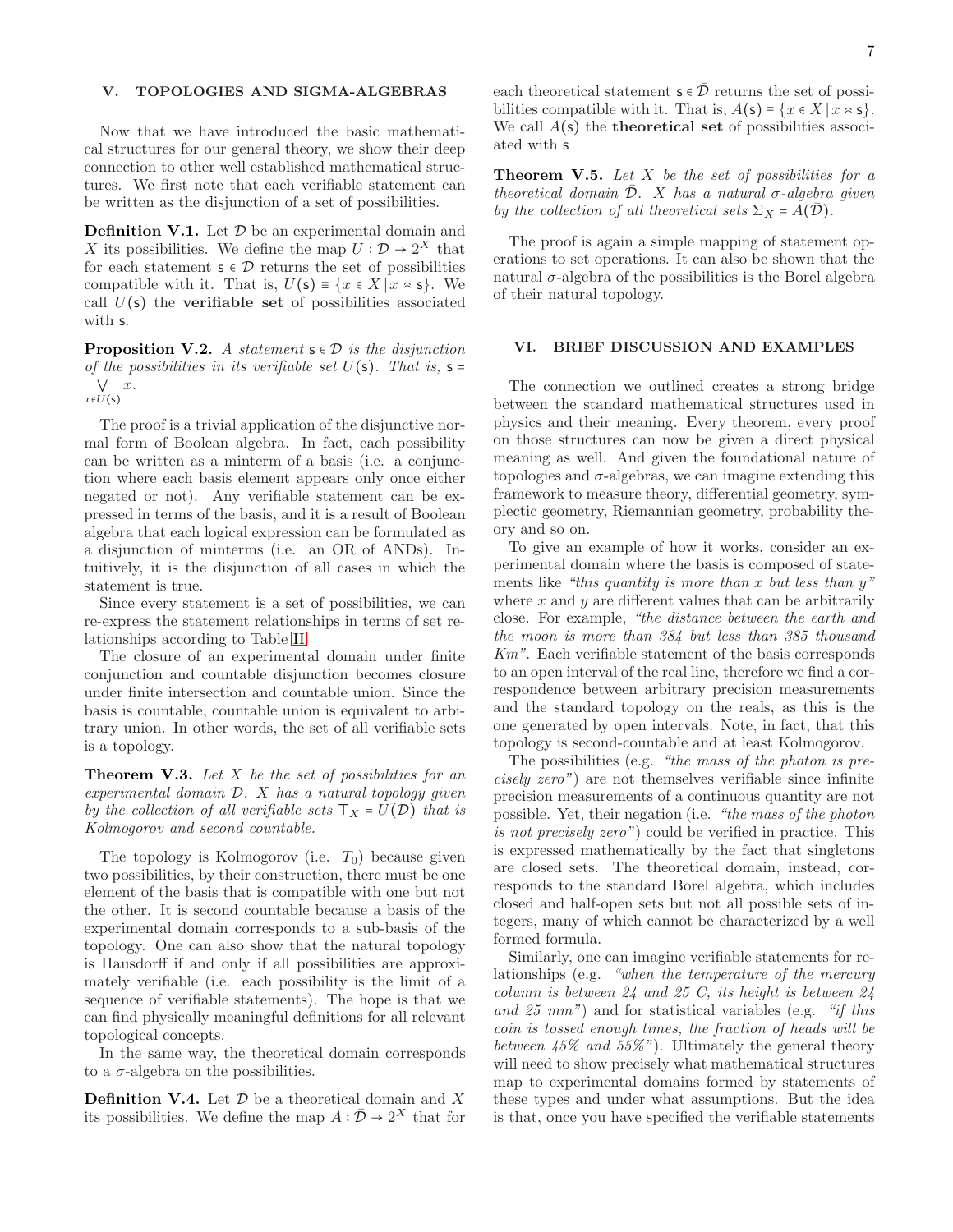| Statement relationship |                 | Set relationship                                        |                          |
|------------------------|-----------------|---------------------------------------------------------|--------------------------|
| $S_1 \wedge S_2$       | (Conjunction)   | $U(\mathsf{s}_1) \cap U(\mathsf{s}_2)$                  | (Intersection)           |
| $s_1 \vee s_2$         | (Disjunction)   | $U(\mathsf{s}_1) \cup U(\mathsf{s}_2)$                  | (Union)                  |
| $\neg$ S               | (Negation)      | $U(s)^C$                                                | (Complement)             |
| $s_1 \equiv s_2$       | (Equivalence)   | $U({\sf s}_1) = U({\sf s}_2)$                           | (Equality)               |
| $s_1 \le s_2$          | (Narrower than) | $U(\mathsf{s}_1) \subseteq U(\mathsf{s}_2)$             | (Subset)                 |
| $s_1 \ge s_2$          | (Broader than)  | $U(\mathsf{s}_1) \supseteq U(\mathsf{s}_2)$             | (Superset)               |
| $S_1 \approx S_2$      | (Compatibility) | $U(\mathsf{s}_1) \cap U(\mathsf{s}_2) \neq \varnothing$ | (Intersection not empty) |

<span id="page-7-7"></span>TABLE II. Correspondence between statement operators and set operators.

and their logical relationships, you have already specified the experimental domain and nothing else needs to be added. In other words: the points of the space and their mathematical structures are fully specified by what can be measured within the theory.

#### VII. CONCLUSION

Science is based on experimental verification. Experimental verification has its own logic. This logic imposes a mathematical structure which we characterized in terms of experimental domains (collections of verifiable statements), theoretical domains (collections of predictions for verifiable statements) and possibilities (the cases that can be distinguished experimentally). This mathematical structure leads naturally to topological spaces and  $\sigma$ -algebras, the foundation of many of the tools used in physics and science in general. Not only does this result clarify why those tools are so successful in science, it provides a direct physical meaning to those structures and a solid foundation upon which to create a general mathematical theory of experimental science.

In this light, what is most remarkable about this work is not its results, but that it can be done in the first place. That there is a way to construct physical theories that forces us to spell out our physical assumptions, and that clarifies in a rigorous way what result is a consequence of what assumption. We can therefore analyze and compare new starting points with the discipline and thoroughness of modern mathematics instead of just rummaging through the bag of mathematical tools. But

to do that, we have to create a space in the scientific community that is conducive to this kind of broad interdisciplinary work. We need generalists that can recognize how a detail in measure theory relates to information entropy or Hamiltonian mechanics. We need to take the mathematical structures created by mathematicians for their needs, break them apart and recombine them to find mathematical structures most suited and meaningful for science. Scientific knowledge has expanded quite considerably in the last century, maybe it is time for a moment of synthesis and consolidation.

We believe the development of a general mathematical theory of experimental science would be an important accomplishment for the scientific community and that it would be beneficial in ways we cannot yet even imagine. All we know is that a clearer understanding of our starting points cannot but help to provide insights into the current theories and suggest strategies to address long standing problems.

#### VIII. ACKNOWLEDGMENTS

We thank Mark J. Greenfield for the thorough scrutiny of the mathematical framework and Mathew Timm for clarifying what can and cannot be defined within a formal mathematical framework. We thank Josh Hunt for the detailed review of the philosophical underpinning of this work and Gordon Belot, Laura Ruetsche and David J. Baker for philosophical discussions related to this work. We would also like to acknowledge John Mayer, Kai Sun, Jens Zorn and others for their interest and support for this project.

- <span id="page-7-0"></span>[1] A. M. Turing, On computable numbers, with an application to the Entscheidungsproblem, [Proceedings of the London Mathematical Society](https://doi.org/10.1112/plms/s2-42.1.230) 2, 230 (1936). 1990).
- <span id="page-7-1"></span>[2] M. Sipser, An Introduction to the Theory of Computation, 3rd ed. (Cengage Learning, 2013).
- <span id="page-7-2"></span>[3] C. E. Shannon, A mathematical theory of communication, [The Bell System Technical Journal](https://doi.org/10.1002/j.1538-7305.1948.tb01338.x) 27, 379 (1948).
- <span id="page-7-3"></span>[4] J. R. Pierce, An Introduction To Information Theory: Symbols, Signals and Noise, 2nd ed. (Dover Books on

Mathematics, 1980).

- <span id="page-7-4"></span>[5] W. L. Brogan, Modern Control Theory, 3rd ed. (Pearson,
- <span id="page-7-5"></span>[6] R. E. Kalman, A new approach to linear filtering and prediction problems, [Journal of Basic Engineering](https://doi.org/10.1115/1.3662552) 82, 35 (1960).
- <span id="page-7-6"></span>[7] G. Carcassi, C. A. Aidala, D. J. Baker, and L. Bieri, From physical assumptions to classical and quantum Hamiltonian and Lagrangian particle mechanics,